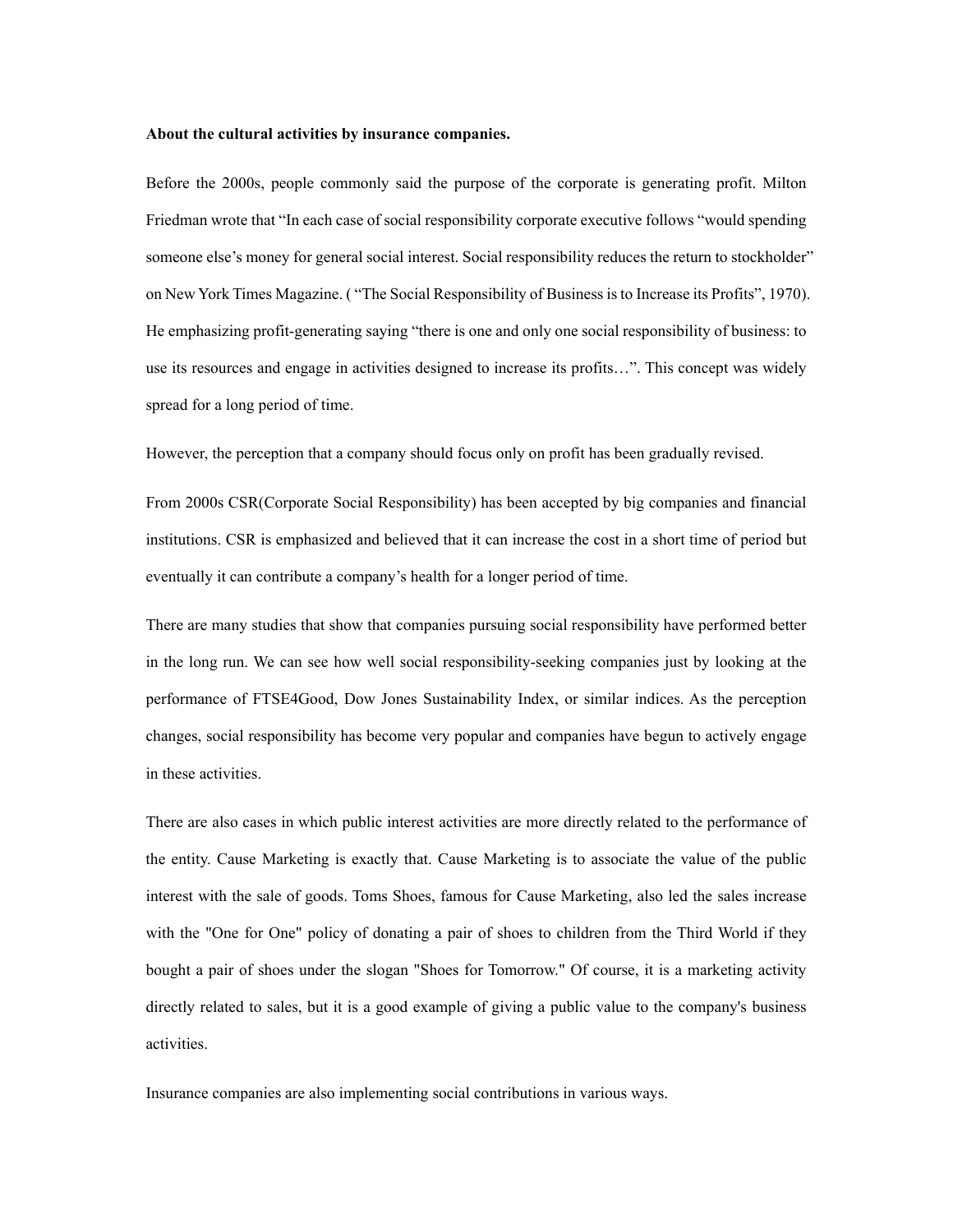Insurance companies sometimes providing financial support to troubled customers in cases of difficulties. Very recently, under the Covid-19 situation, they announced support to help ease the financial burden of small businesses and individuals.

Other than direct financial support, they have included social contributions in the course of their business and activities. Many financial institutions currently invest their tremendous assets into ESG investment. People believe that "Social Responsibility" can affect positively in investment result. Many insurance companies are participating in ESG investment and also signing PRI(Principles for Responsible Investment) or Equator principles(ESG for project financing).

Also, they use Cause marketing. Farmer's insurance has introduced a program named "Thank America's Teachers" and granted more than \$4 million to support hundreds of classrooms

These contributions, whether purely donation or marketing-linked activities, directly or indirectly have a positive impact on the performance of companies, but also contribute positively to society. Contributing activities are meaningful in themselves, but they are also an opportunity to convey the value of a company and to shape its image and brand value.

These contribution activities can take place in many areas. Social Responsibility is quite a broad concept that includes the environment, workplace, community, etc. In the point of responsibility to the community using broad interpretation, there is a "cultural contribution to the community" based on the impact on society. The cultural contribution could be a more important aspect for insurance companies.

Unlike contribution to environment, workplace, or governance, culture is more directly connected to the public: in other words, present or future customers. Because of this direct connection with the public, I believe that cultural contributions can contribute more to the performance of the companies while having a stronger impact on the community than any other social response activity.

I think these cultural activities are more appropriate and important, especially for insurance companies. Because there are certain features in insurance products and those that make cultural attribution to society is just right for the insurance companies.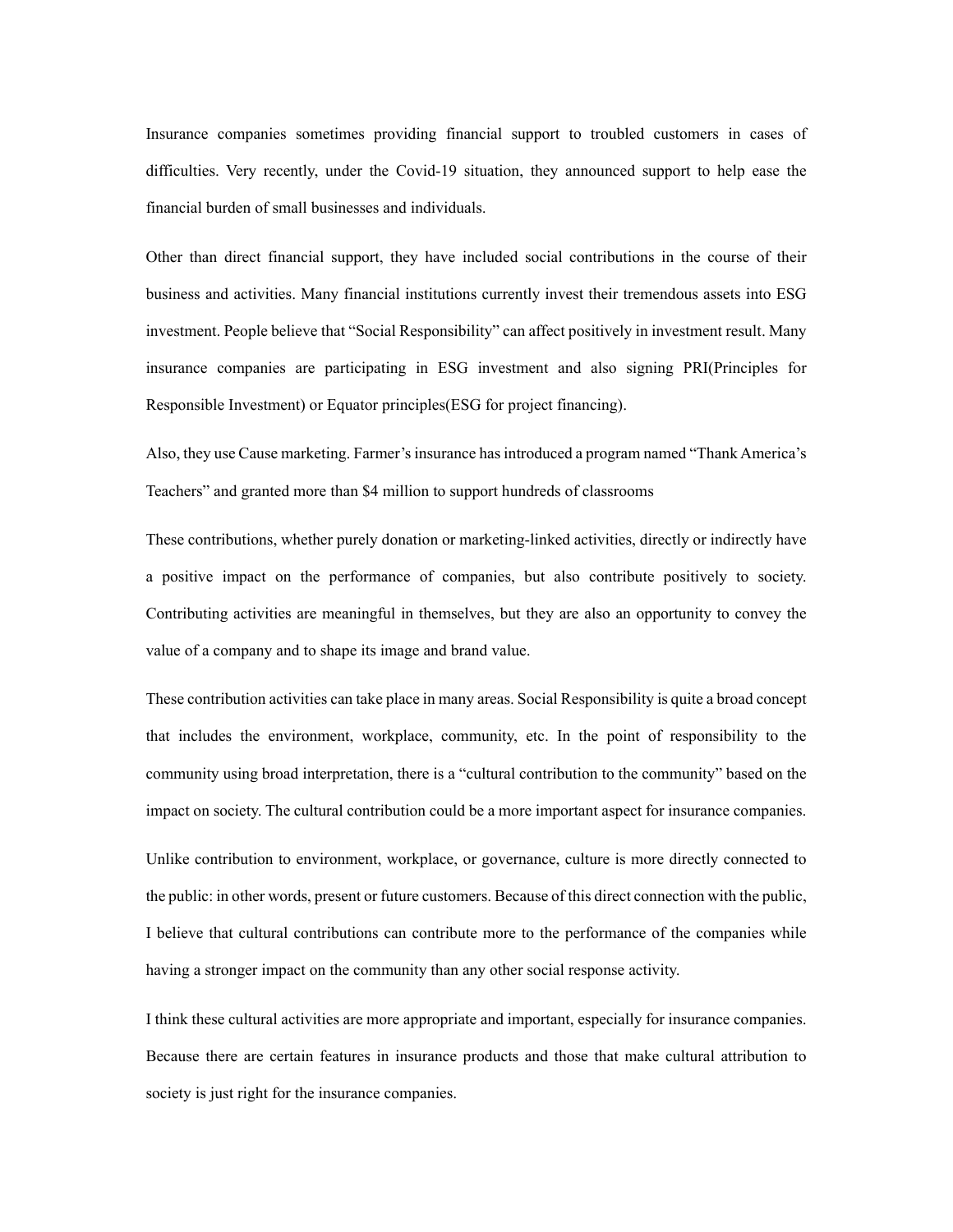First, insurance is an intangible and very complicated financial product. Usually, people hardly notice the differences between each product. Of course, product competitiveness is also an important selling point, but it is difficult to differentiate the product in a situation where many companies compete in the market with similar demographics and interest rate environments. Sometimes, people purchase insurance products based on prices, recommendations, and sometimes company brands which they can trust because products are really hard to compare. Among those criteria, price cannot gain long term customer relationships because one insurance company cannot have price competitiveness in all ranges of products, and at all times. So, the relationship between customer and company is very important to insurance companies.

Second, the insurance product is usually a contract for certain periods of time. Health insurance can be a lifelong product. Fire insurance also has a specific contract period and will continue to purchase products to avoid risks. So, insurance companies have to maintain a long relationship with their customer.

Third, insurance is an industry for people. Their products are about people and their concerns. Buyers of insurance products are people and they may also be beneficiaries of the company's cultural social contribution activities. Because of their exchangeable relationship, consumers and insurance companies can easily share each other's values and also benefit each other's interests.

These are the reasons why the long-term relationship between customer and company are important to insurance companies.

Although continuous TV commercials are also a way to build brand awareness among customers, it is difficult to change the long-standing belief or image. No matter how fast the trend goes these days, basic values do not change. If you enjoy the cultural activities provided by the company from an early age, it will have an indirect effect on customer retention.

The Millennials, in particular, are not very interested in insurance these days. However, insurance is a product that everyone needs. Millennials will also be insured by necessity. They are a generation that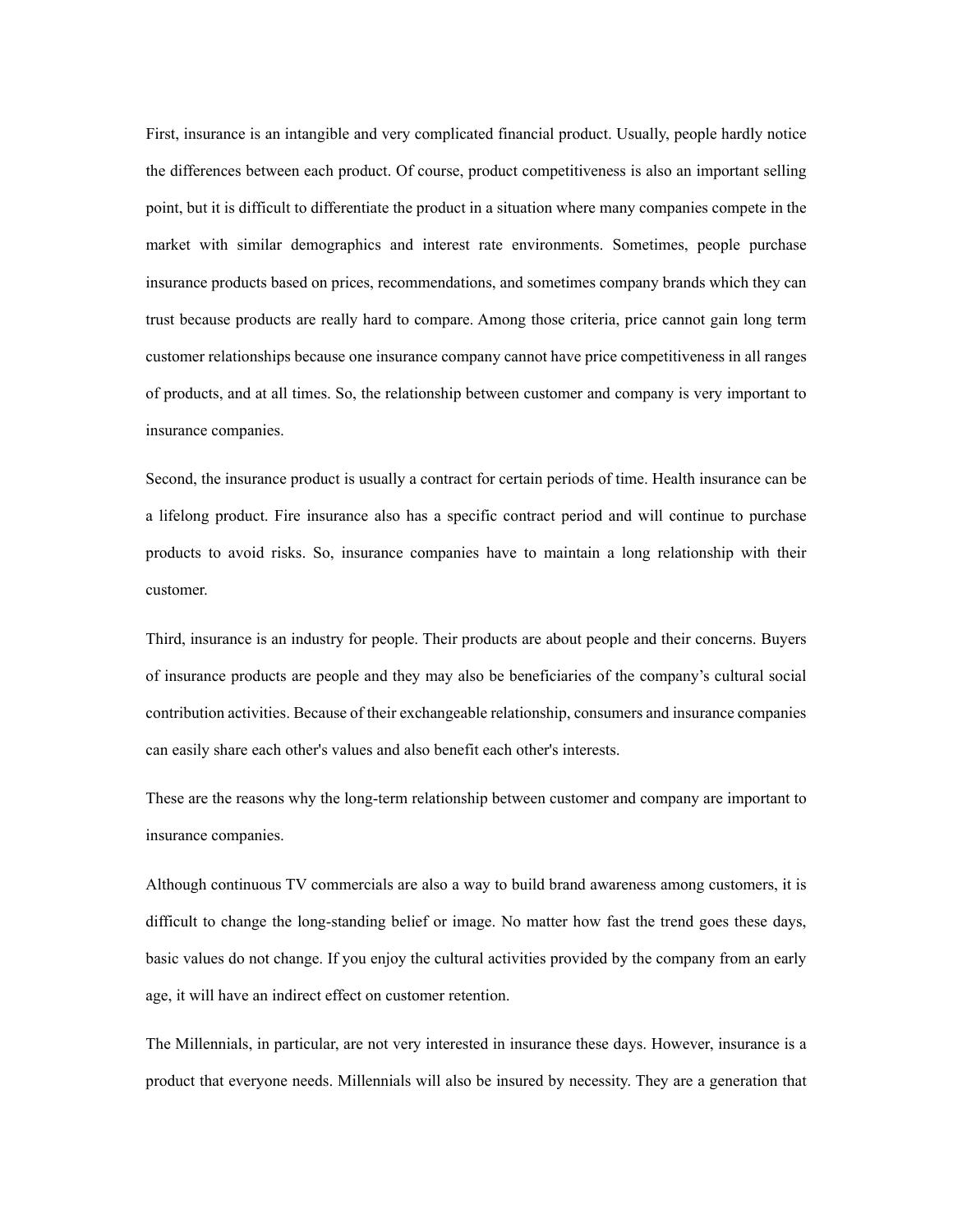actively uses SNS and creates their own content. For them, cultural ripple effects are faster and higher than for other generations. For them, cultural experience is expected to have more ripple effects than any other generation. Also, trust and familiarity will be a factor in product choice for them as well, and the long-accumulated cultural experience from a particular company will work positively.

Thus, for insurance companies, more than any other area, the cultural sphere is suitable for the purpose of social contribution, but can also help the company's performance.

Then how should cultural activities be done?

First of all, these activities should be targeted at the general public. Of course, activities targeting certain customers or groups in specific situations are also have good intentions for social responsibilities. But these activities have a little ripple effect.

Second, there should be a unique message for the activities. There will be better results if it blends well with the company's unique value system. Cultural activities are targeted at the public, so without messages, they become simple advertising activities. Sponsorship research from IEG said, "insurance companies allocated 57 percent of spending to sports followed by causes (20 percent), entertainment (15 percent) and the arts (8 percent)." (by number of deals, "Insurance Companies Find Peace Of Mind With Sponsorship" 2017).

At some point, sponsorship for sports and entertainment can be seen as a cultural activity of the public. However, the message beyond the entity's brand exposure is unclear in this activity. These areas have an overflow of money. The company contributes little to the well-being of the public. Therefore, it can only be accepted as a simple marketing activity for both the company and the customer.

Amazon started out as a simple retail company and expanded its business to digital content. Amazon has a huge cultural impact on the public, but the message it conveys is sparse. Their content is just products. As in the case of sports marketing, without a message, this activity will only become just a business area.

The third factor is that the activity should be long-term. Culture is not formed in one day. Also, the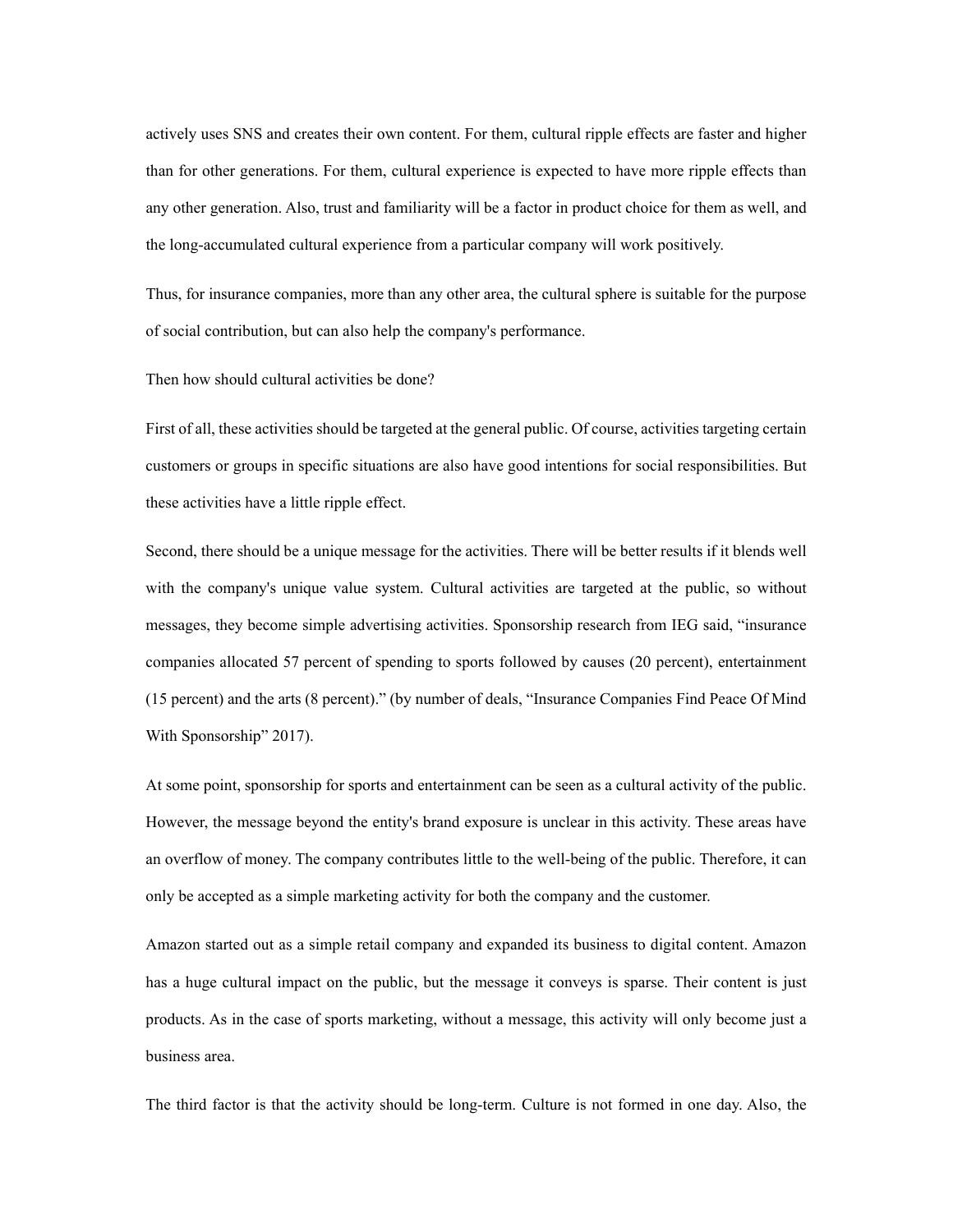insurance company's operations are not short-term. It is a culture that people start to get wet for a long time. And it takes a long time to the build company's image. Only long-term activities will enable two roles: proper cultural performance and corporate image building.

The fourth is that the entity should perform these activities directly. Of course, social contribution objectives can be achieved in an indirect way that supports a particular outside institution. However, as cultural activities continue to target the public, the act of communicating and interacting directly with the public is absolutely important. Direct action can lead to long-term high-quality activities that the public needs. Many insurance companies are posting their social contribution activities on their websites or publishing CSR reports, which can inform the public that the company is making continuous efforts to contribute to society. However, direct cultural contributions naturally allow the public to know without publicity efforts how the company works to affect positively to society.

There is an example of this cultural contribution. Culture may be global in some ways, but it can usually be seen as a homogeneous act between communities. Therefore, I would like to take an example in Korea that I am very familiar with, because each country may have different cultures.

Kyobo Life Insurance is one of South Korea's top three life insurance companies. There is a headquarter building in the center of Seoul. In front of the building, millions of people walk or drive by car every day. There is a huge board hanging in front of this building. Every season since 1991, this board has a new passage. It can be poems, novels, or lyrics of songs. The company sets up a committee with poets, novelists, journalists, etc. and chooses the phrase that reflects the present times well among the recommendations of citizens and committees to give hope and comfort to the public. For example, when Korea was struggling with financial stress in 1998, it hung the passage from a poem, "Leave to a new place, From the old repetition of each day of your life " to console the frustrating hearts of the public. As this behavior becomes an issue, the board is introduced to major newspapers every season, and Korean men and women even kids know about it. A line of poetry comforts the public, and this becomes a culture to the public, making the company's image more friendly and smooth even though there is no brand exposure on the board. By continuing the same activities for decades, the company has formed a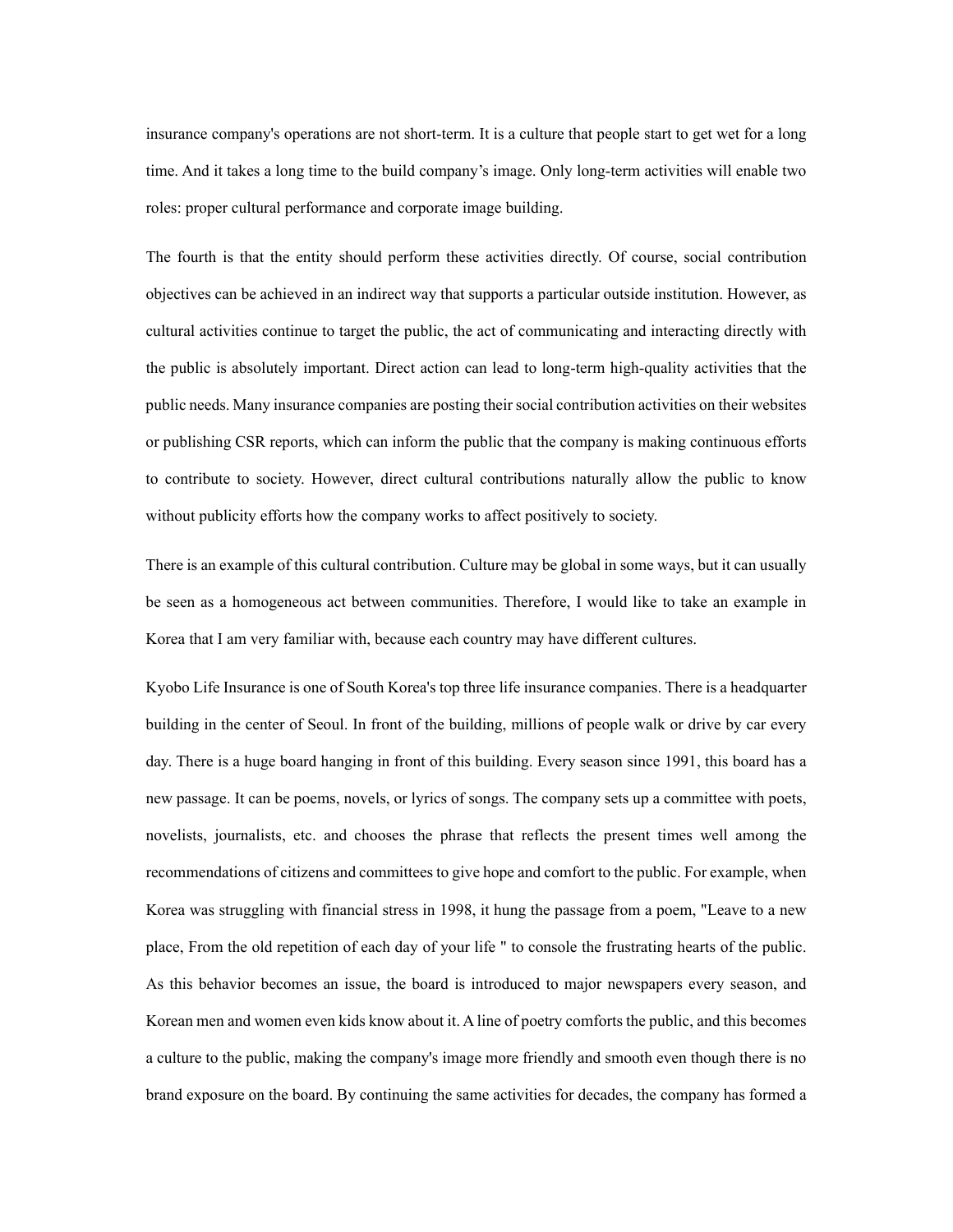new culture itself that shares words with the public.

Kyobo Life Insurance also provides hands-on offline content for students. For example, a smartphone AR application allows students to become detectives and actually walk around historical sites and collect evidence based on historical sites or objects and support history study by solving cases. It is an event where children can study history through fun experiences. This event is open to all students. In fact, it is an event unrelated to the insurance industry, but it is also socially meaningful and also an activity that provides a positive image of the company to young students and parents.

Kyobo Life Insurance offers online humanities content services to the public through its separate website(www.kyobostory.co.kr) to its main homepage for the insurance business. The site began its service in 2013 with the intention of allowing the public to fill in the wisdom and emotions of life while reading and walking. With the aim of empowering people to live better in their daily lives, the site also provides various e-books, columns, videos and other contents on various areas such as literature, history, philosophy, education, and life, and offers events for the public. Events are related to humanities. For example, an event that people can think of close people and select and share food recommendations.

Another activity is the operation of a bookstore chain in Korea. It opened the nation's largest bookstore on the basement floor of its headquarters in 1980, although it is thought to be somewhat out of its main business as an insurance company. This business is a for-profit venture. However, it serves as a public cultural space such as a free gallery as well as plenty of spaces where customers can sit freely like the library. For example, it has a desk called "Desk for 100 people" where 100 people can sit at once. More than 10 million people visit the bookstore every year. While general bookstores are only selling books and their operations are gradually reducing, Kyobo Bookstore has become a preferred place for large retail projects based on the effect of attracting visitors because of the creation of cultural spaces. For some Koreans, Kyobo Bookstore is more friendly than Kyobo Life Insurance. Because people can enjoy visiting the place from a very young age. The bookstore's operation enabled the company to deliver its corporate brand to the public. Although it is a profit-making business, it also includes elements of public interest in that it has increased access to books and provided a space for participants to enhance the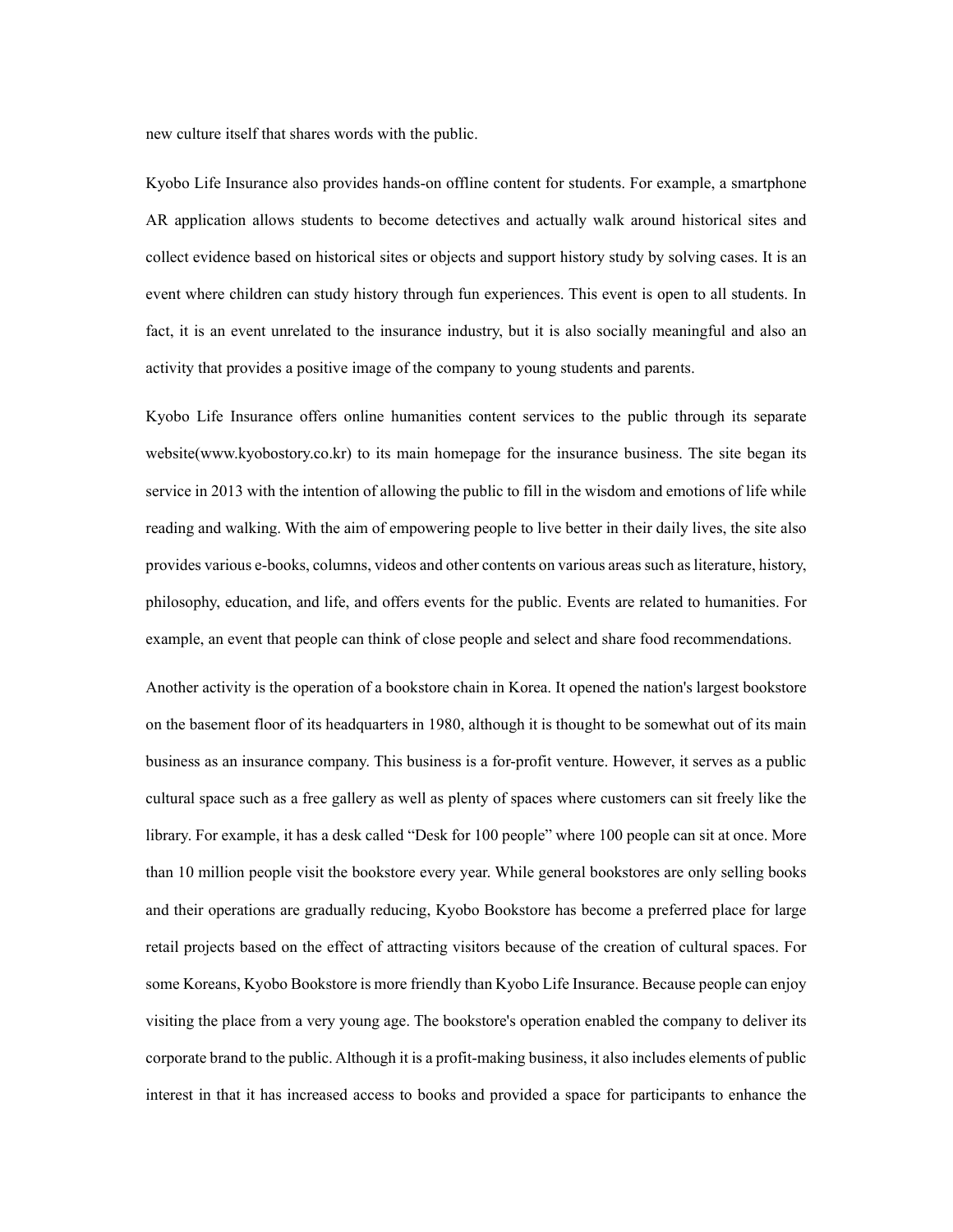public's cultural experience.

One might think of all of these activities as marketing activities, or a thoughtless expansion of non-core businesses. However, Kyobo Life Insurance's activities have a big stem. Kyobo Life Insurance Co. is a company that started with education insurance to raise funds for children's education when Korea was a poor country. Naturally, "education" became the company's cultural identity. And the activities of Kyobo Life Insurance Co., which gave examples earlier, have been expanded to a wide range of longterm activities under a consistent message to the broad public and are being led by the company. Of course, Kyobo Life Insurance also directly or indirectly conducts various activities, including volunteer groups, scholarship foundations, and rural support activities. But what attracts the most attention and public awareness is a cultural activity.

It is not easy to measure the contribution of these cultural activities to corporate performance. However, Kyobo Life Insurance, along with Samsung and Hanwha, is one of the top three life insurance companies in Korea. In 2019, Interbrand, a brand consulting group, valued Kyobo's brand value at 1.457 trillion won. The competitors are acquired by a global manufacturer, branded acquired companies by their own brand, and operated on the basis of their brand power. For example, Samsung's brand value is No. 1 in Korea due to Samsung Electronics. Kyobo Life Insurance, on the other hand, has maintained the brand since its foundation, focusing mostly on the insurance industry. Of course, it is hard to say that Kyobo Life Insurance's brand value stems only from its cultural contribution activities. However, it is hard to deny that this cultural activity contributes to maintaining the current brand value.

Of course, I think this approach can be accepted differently depending on the circumstances facing insurance companies in each country. Kyobo Life Insurance is engaged in humanities like literature and history within the boundaries of education, but in fact, I think another type of cultural activity will be possible in other business environments. In particular, in an environment where cultural ripple effects based on the internet are high, I believe that the possibilities will be more diverse and the effects will be even higher. The company may serve to spread movies, literature, art, etc. to the public digitally, or it can be a way of providing good lectures and experiences. In particular, there are companies that